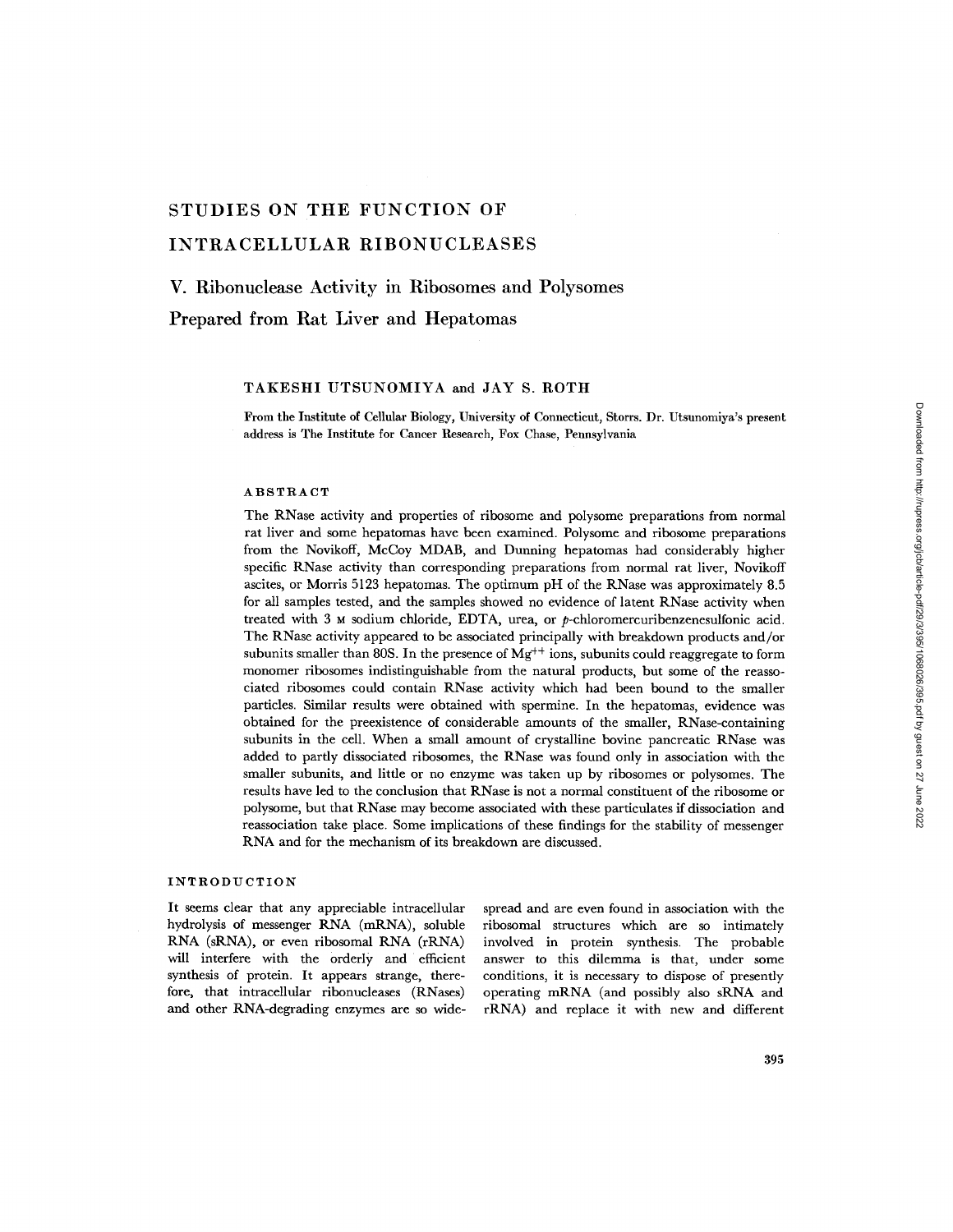messages or other RNA types. If this is true, a function of intracellular RNase becomes clear. i.e., to degrade the unwanted RNA. The question then becomes: Is there an orderly process by which mRNA can be destroyed at the requisite time and place, or is the process a random one depending upon the concentration and location of the RNase and possibly other factors as well?

In this paper, we have examined the RNase activity of ribosome and polysome preparations from normal rat liver and several transplantable rat hepatomas of different growth rates. We have also investigated various factors affecting the RNase activity of these preparations in an effort to answer the basic question posed above.

We have reached the tentative conclusions that RNase is not a normal constituent of the ribosome or polysome and that there is no orderly controlled turnover of mRNA or other RNA components of the cell. Intracellular RNase may, however, become associated in a number of ways with the ribosome, depending on the random dissociation and reassociation of this particulate, and to an extent conditioned by the quantities of RNase and RNase inhibitor in the cell, which in turn may be controlled by a host of factors. Ribosomes that have RNase associated with them are abnormal and may degrade mRNA with which they come in contact in a random manner; the amount of these ribosomes in the total ribosome population will therefore determine the rate of breakdown of messenger RNA and possibly its rate of synthesis.

### MATERIALS AND METHODS

The methods for obtaining the ribosome and polysome preparations, the treatment of the tissues, and the buffers used have been described in the previous paper.

PREPARATION OF "METAL-FREE" RNA USED AS SUBSTRATE FOR RNASE ASSAY : Schwarz RNA (42 g) was dissolved in 700 mi of glass-distilled water, and the pH was adjusted to 7.0. The solution, was dialyzed against 5 changes of 2.5 volumes of 0.025  $\text{M}$  EDTA (pH 7.0) for 24 hr and then against 5 changes of 5.0 volumes of water for *72* hr. The concentration of RNA in the dialyzed solution was determined by absorbance measurements at  $260 \text{ m}\mu$  before and after the dialysis, and a  $1\%$  solution was prepared and used for the assay below.

RNASE ASSAY : In a final volume of 1.5 ml, the incubation mixture contained 0.5 ml of enzyme sample,  $0.5$  ml of buffer  $(0.05 \text{ m Tris pH } 7.6 \text{ con}$ -

### TABLE **I**

*Degradation of Ribosomal RNA of Rat Hepatomas During RNase Assay* 

|                      | Absorbancy<br>at 260 mu<br>Acid-<br>soluble<br>fraction | Radioactivity                |                                |
|----------------------|---------------------------------------------------------|------------------------------|--------------------------------|
|                      |                                                         | Acid-<br>soluble<br>fraction | Acid-<br>insoluble<br>fraction |
|                      |                                                         |                              | <b>CPM</b>                     |
| McCoy MDAB ribosomes |                                                         |                              |                                |
| Before incubation    | 0.111                                                   | 1770                         | 186,000                        |
| After incubation     | 0.381                                                   | 2010                         | 188,000                        |
| Novikoff ribosomes   |                                                         |                              |                                |
| Before incubation    | 0.109                                                   | 2760                         | 143,000                        |
| After incubation     | 0.296                                                   | 3450                         | 134,000                        |

taining  $0.025$  M KCl and  $0.005$  M MgCl<sub>2</sub>, and  $0.5$  ml of  $1\%$  purified RNA. The assay was run in duplicate when possible. The RNA was added last, and the incubation was carried out at *37°C* for 60 min. Then 1.5 ml of precipitating agent (1  $\times$  HCl in 76% ethanol +  $0.5\%$  LaCl<sub>3</sub>) was added, the mixture shaken well, and allowed to stand for 10 to 15 min. It was then filtered through a 7 cm circle of Whatman No. 42 filter paper, and a watch glass was used to cover the funnel. One ml of the clear filtrate was added to 9.0 ml of water in a test tube. The diluted filtrate was mixed well, and the absorbancy at 260  $m\mu$  was determined. Appropriate enzyme and tissue blanks were run. A unit of RNase activity is defined as an absorbancy increment of 0.001, and the specific activity as units per milligram of protein. When desirable, a standard containing  $0.0015 \mu g$  of crystalline pancreatic RNase (prepared in  $0.1\%$  gelatin solution) was run under the same conditions. Unless Gtherwise stated, the assay was carried out at pH 7.6.

PREPARATION OF  $P^{32}$ -LABELED RIBOSOMES: One mc of carrier-free P<sup>22</sup> was dissolved in 0.8 ml of 0.9% saline, and 0.2 ml of this solution was injected intraperitoneally into several rats on the second and third day after the transplantation of MDAB and Novikoff hepatomas. The animals were sacrificed on the fourth day, and a ribosomal preparation was obtained from the tumors. In the RNase assay, the acid-soluble fraction was separated from the precipitated materials by centrifugation at 500  $g$  for 10 min. The precipitate was suspended in a known volume of water, and 0.9 ml of this suspension, and 0.2 ml of the acid-soluble fraction were plated on stainless steel planchets and dried. Counts were made in a windowless gas-flow counter. The results are shown in Table I.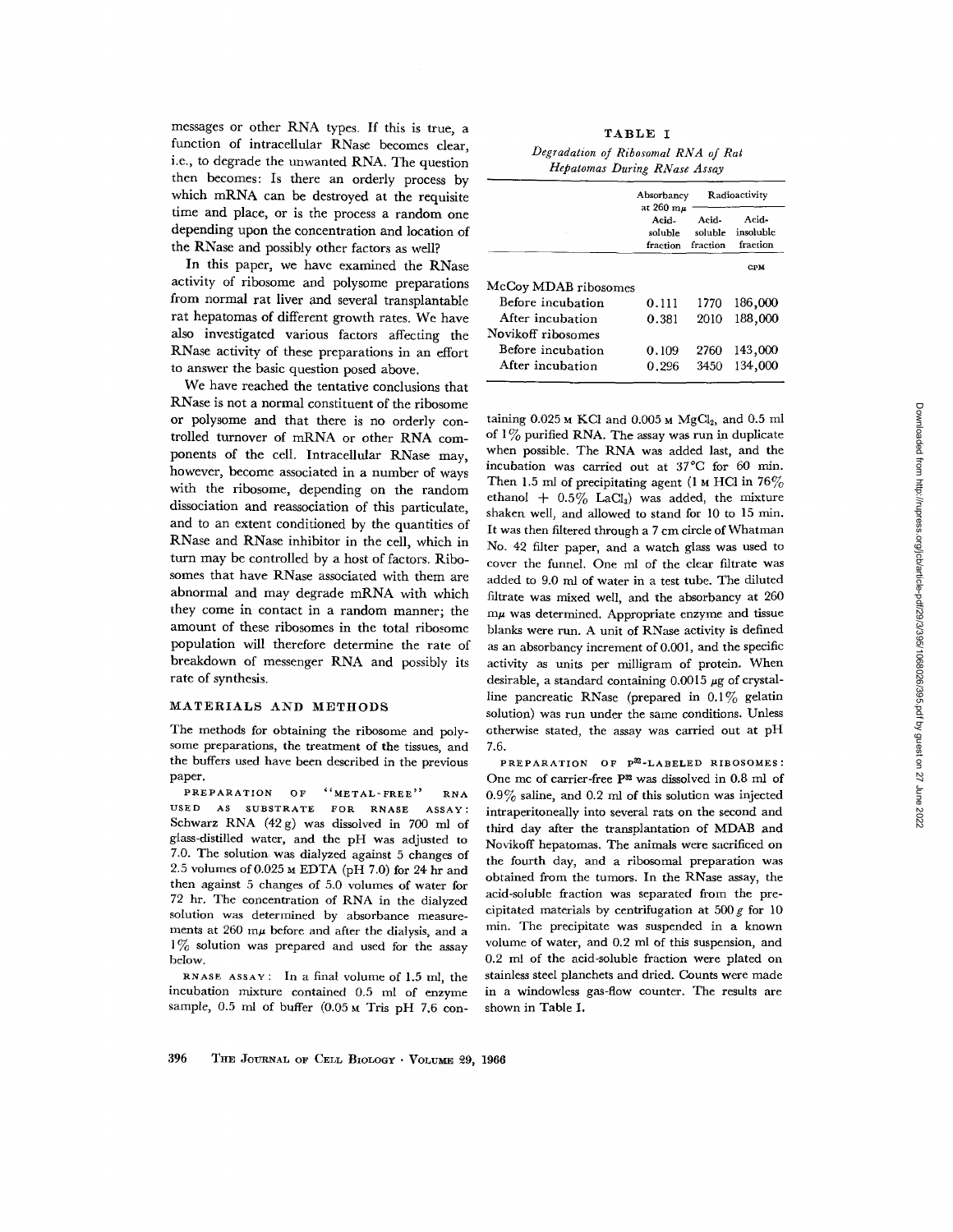

FIOURE 1 Effect of pH on RNase activity of various polysome preparations. Assay as described in the text, except that the buffers did not contain  $Mg^{++}$  in this experiment. Tris-HCl buffers, 0.05 M, were used.

### RESULTS AND DISCUSSION

RNASE ASSAY AND ACTIVITY OF POLY-SOME PREPARATIONS: In early experiments, some difficulty was encountered in achieving proportionality between RNase activity and the amount of ribosome or polysome preparation. Since the absorbancy of acid-soluble materials obtained on precipitation of the incubation mixture was lower in some cases than that of the blank, it appeared likely that the high ribonucleoprotein content of the samples was introducing coprecipitation or adsorption errors. (For a discussion of this problem, see references 1-3; for some of the experimental results with polysome and ribosome preparations, see reference 3.) We found that reducing the amount of protein of the polysome preparation to the following limits gave good proportionality: Novikoff hepatoma, 2 to 20  $\mu$ g of protein per milliliter; Dunning hepatoma, 20 to 100  $\mu$ g of protein per milliliter; McCoy MDAB hepatoma, 10 to 100  $\mu$ g of protein per milliliter. Polysome preparations obtained from normal rat liver and Morris 5123-D hepatoma usually gave negligible RNase activity, although a small but significant activity was observed in some cases. Although considerable variability was encountered from one hepatoma polysome preparation to the next, normal liver and Morris 5123-D hepatomas generally had little or no activity, whereas the other hepatomas listed in Table I always had high activity. When tests were made for latent RNase activity (4) by addition of p-chloromercuribenzenesulfonic acid  $(0.6 \text{ mm})$  to the polysomes over a range of pH values from 7.0 to 10.0, little evidence was obtained for this type of activity.

OPTIMUM pH: The optimum pH for RNase activity associated with polysome preparations from normal rat liver and various hepatomas is illustrated in Fig. 1. Under the conditions used, the optimum pH was around 8.5, for all the samples. Fig. 1 also illustrates the relative RNase activity of the polysome preparations from liver and from different tumors, and it may be noted that the polysome preparation from the Novikoff ascites hepatoma has RNase activity in the same low range as the polysome preparations from liver and Morris 5123-D hepatoma.

SOURCE OF ACID-SOLUBLE PRODUCTS : One important question is the extent of the degradation of ribosomal RNA during incubation of a ribosomal preparation with yeast RNA in the RNase assay. This was tested by preparing ribosomes labeled with p32 (see Methods). After incubation for 1 hr as described in the section on RNase assay, approximately 99% of the radioactivity remained with the acid-insoluble fraction; this fact indicates immediately that the ribosomes were not significantly degraded to acid-soluble products by the RNase associated with them. Of course, it is possible that, in the absence of the yeast RNA, there would be a greater degradation of ribosomal RNA, but evidence from other experiments indicates that even the tumor ribosome preparations, which have relatively high RNase activity, are remarkably stable.

DISTRIBUTION IN A SUCROSE DENSITY GRADIENT AND RNASE ACTIVITY OF A POLYSOME PREPARATION OBTAINED FROM MCCOY MDAB HEPATOMA: Fig. 2  $\Lambda$  shows the distribution of material in a polysome preparation from the McCoy MDAB hepatoma as well as the distribution of RNase associated with this preparation. RNase activity was detected only in fractions containing degradation products of ribosomes or particles having sedimentation rates less than that of monomer ribosomes. It is not clear whether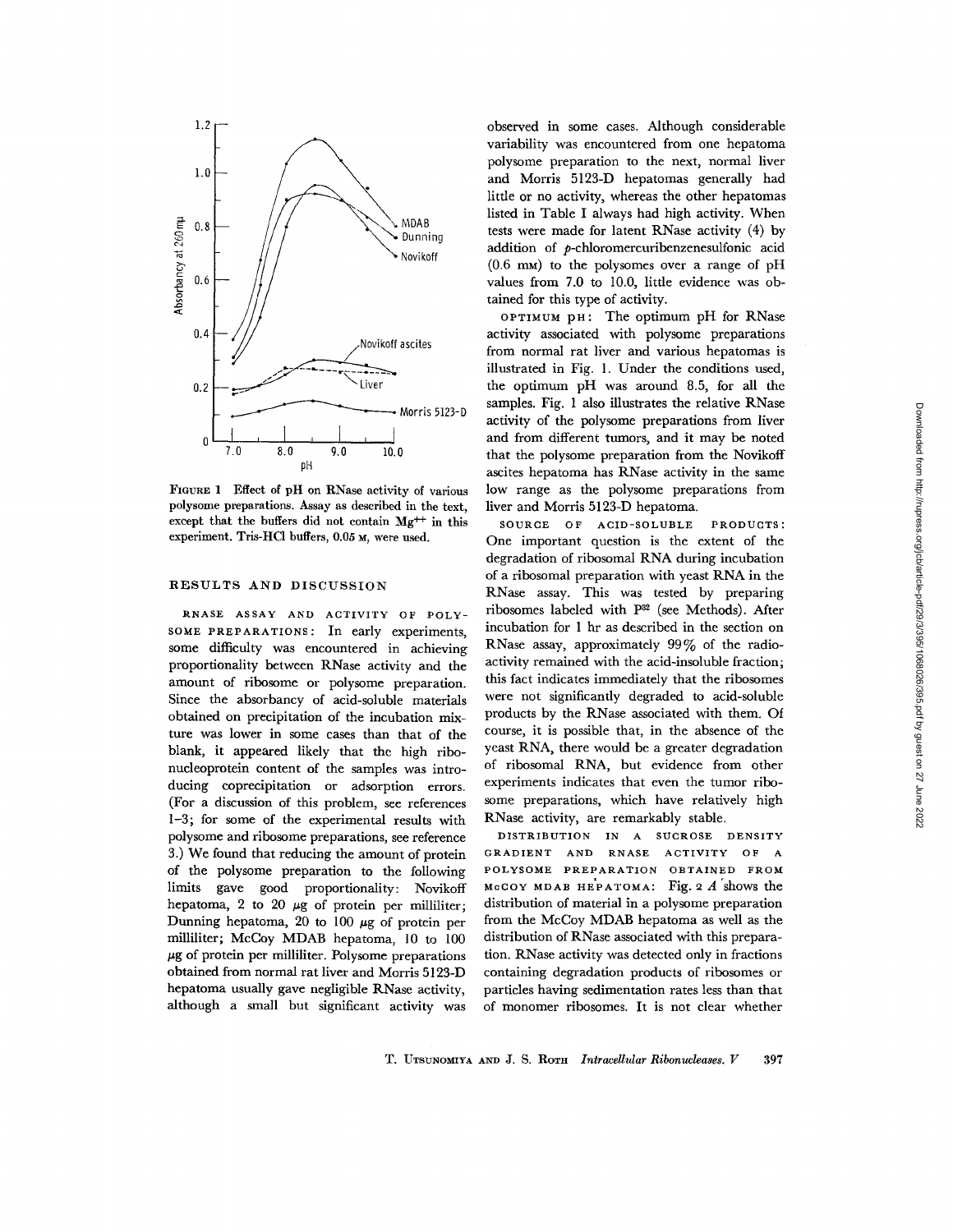



FIGURE 2 B A polysome preparation obtained from McCoy MDAB hepatoma first treated with 5 mm EDTA and incubated for 20 min at 37°C before centrifugation.

these small particles were derived from ribosomes or were components in the supernatant fraction which were brought into the polysome fraction as contaminants. It seems unlikely that they are contaminants, since they would not be expected to sediment through 0.5 and 2.0 M sucrose layers; and even if some did so, they would be removed by the second centrifugation that is employed. It appears reasonable to assume, therefore, that these smaller particles are degradation products of the ribosomes. If this is true, then a further breakdown of ribosomes might give increased RNase activity. This was tested by treating the polysome preparation with 5 mm EDTA for 20 min at 37°C and then by density gradient centrifugation through a gradient containing 1 mm EDTA. Fig.  $2 B$  shows the distribution of particulate material and RNase activity under these conditions.

The treatment with EDTA resulted in complete degradation of the polysomes and ribosomes, but did not uncover any more RNase activity than

was found in the control. This implies that there is no "latent" RNase in the ribosomes or polysomes of MDAB hepatoma, and that the RNase activity associated with the polysome preparation is not associated directly with the polysomes but rather with some subunit or degradation product of the ribosomes.

RNASE ACTIVITY ASSOCIATED WITH A RIBOSOME PREPARATION OBTAINED FROM MCCOY MDAB HEPATOMA: Since the RNase activity appeared to be associated principally with small particulates, a ribosome preparation from McCoy MDAB hepatoma was allowed to stand for 1 wk in the cold to favor breakdown. To obtain maximum possible separation in the density gradient, a thin layer of this preparation (0.95 ml containing 0.25 mg protein) was laid over the gradient. In this case, TKM buffer pH 8.5 was used, and the centrifugation was carried out for 8, instead of 4, hr. The results of this experiment are shown in Fig. 3.

A large peak of monomer ribosomes remained,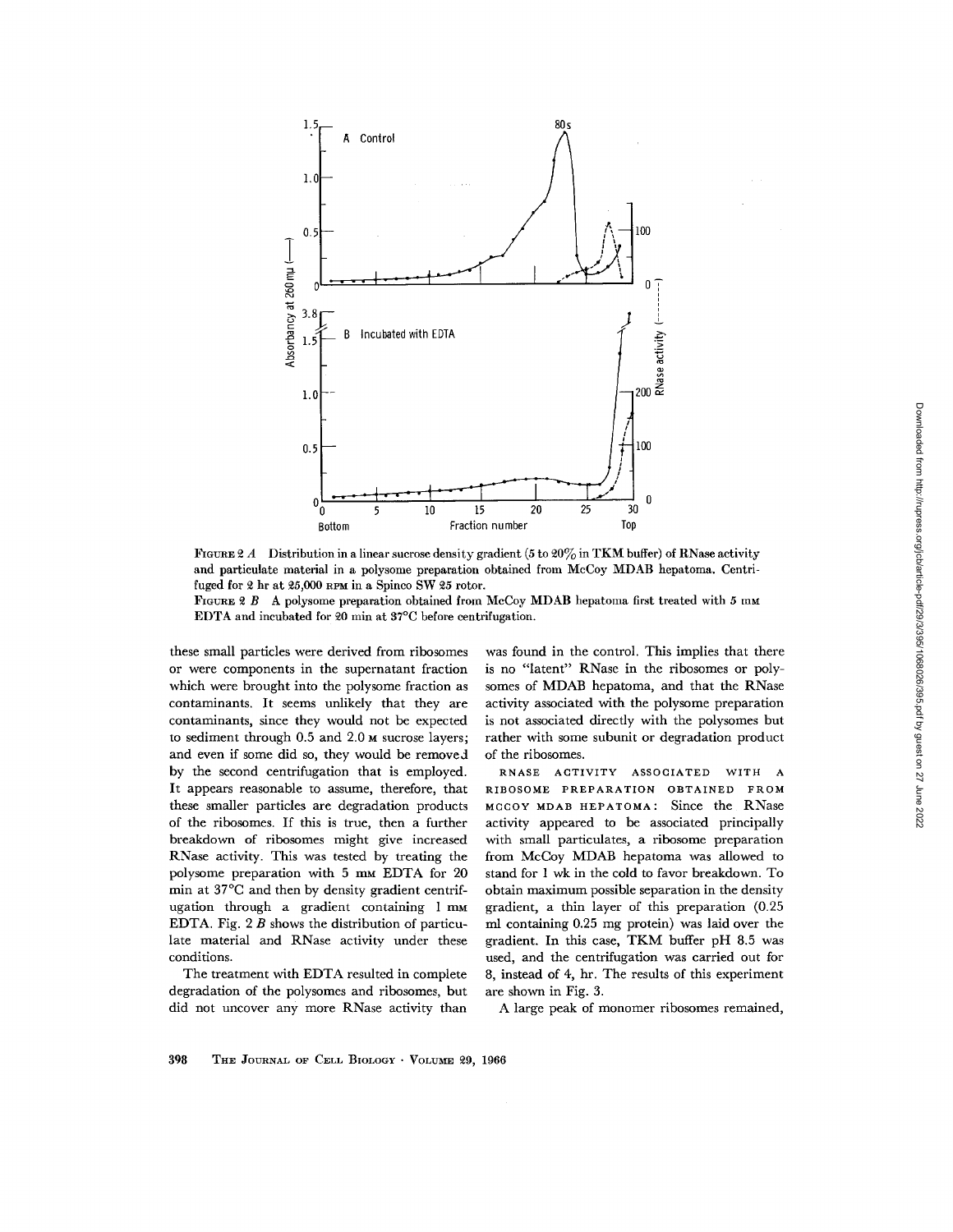

FIGURE 3 Distribution in a linear sucrose density gradient (5 to  $20\%$  in TKM buffer 100 pH 8.5) of RNase activity and particulate material in a ribosome preparation obtained from McCoy MDAB hepatoma. Preparation had been allowed to stand in the cold for 0<sup>tion nad been anowed to sta</sup>

and various degradation products, probably consisting of subunits and smaller pieces of ribonucleoprotein, were found in a second peak ot low sedimentation rate. Almost all the RNase was found associated with this second peak.

In addition to storage in cold,  $Mg^{++}$ -free, distilled water as a method for breakdown of polysomes and ribosomes, EDTA may be used (see preceding paper for effects of EDTA on ribosomes and polysomes); similar results have been obtained using EDTA with both McCoy MDAB and Novikoff hepatoma ribosomes. In the same way, treatment of a ribosome preparation with  $4 \text{ m}$  urea or with  $3 \text{ m}$  NaCl  $(3)$  did not release any additional RNase activity in the case of McCoy MDAB or Novikoff hepatomas, and in every instance the enzyme activity was associated with the breakdown products and subunits.

THE EFFECT OF  $MG^{++}$  IONS ON RNASE ACTIVITY OF A RIBOSOMAL PREPARATION : A postmitochondrial fraction was prepared from Novokoff hepatoma by homogenizing the tissue with 2.5 volumes of 0.25 M sucrose solution in TK buffer pH 7.6 and by centrifuging the homogenate at  $15,000 \, \text{g}$  for 15 min in a Spinco Model L preparative ultracentrifuge. The supernatant fraction was divided into 2 equal parts, and a solution of magnesium acetate was added to one to give a final concentration of 5 mM. The 2 samples were layered over a sucrose density gradient 0.7 to 2.0 M and centrifuged at 25,000 RPM for 20 hr. (The gradient for the  $Mg^{++}$ -containing sample also contained  $5 \text{ mm} \text{ Mg}^{++}$ .) The results are shown in Fig. 4. In the absence of added  $Mg^{++}$  ions, the polysomes dissociated to

form ribosomes and ribosomal subunits which was shown in earlier experiments. In the control (Fig. 4 A), therefore, no boundary for polysomes was observed. Region a contains soluble RNA plus smaller RNA fragments; region b, ribosomal subunits having sedimentation coefficients from 30 to  $60S$ ; region c, monomer ribosomes of 70 to 80S; and finally, region *d,* polysomes. Practically no RNase activity was associated with monomer ribosomes in region  $\epsilon$  in the control, and some significant activity was detected which was associated with the subunits of the ribosomes in region b. In the presence of  $Mg^{++}$  ions, the subunits were aggregated to form monomer ribosomes, and some of the ribosomes were clustered with, presumably, still existing messenger RNA to form polysomes in region  $d$ . This implies that all of the ribosomal preparations used in the preceding experiments contained not only "natural" monomer ribosomes but also unnatural or artifactual ribosomes which were aggregates of dissociated ribosomes, the aggregates being produced by the added  $Mg^{++}$  ions. When the ribosomal subunits were aggregated, the RNase activity which was associated with them was lost, presumably because it is now sterically hindered by the large bulk of the ribosome.

EFFECT OF SPERMINE ON RNASE ACTIVITY IN RIBOSOMES: When an experiment similar to the above was carried out with addition of 0.5 mM spermine, similar and even more dramatic results were obtained. Dissociated particles were aggregated to a considerable extent, and the RNase activity completely disappeared (3). At the concentration used, it was demonstrated that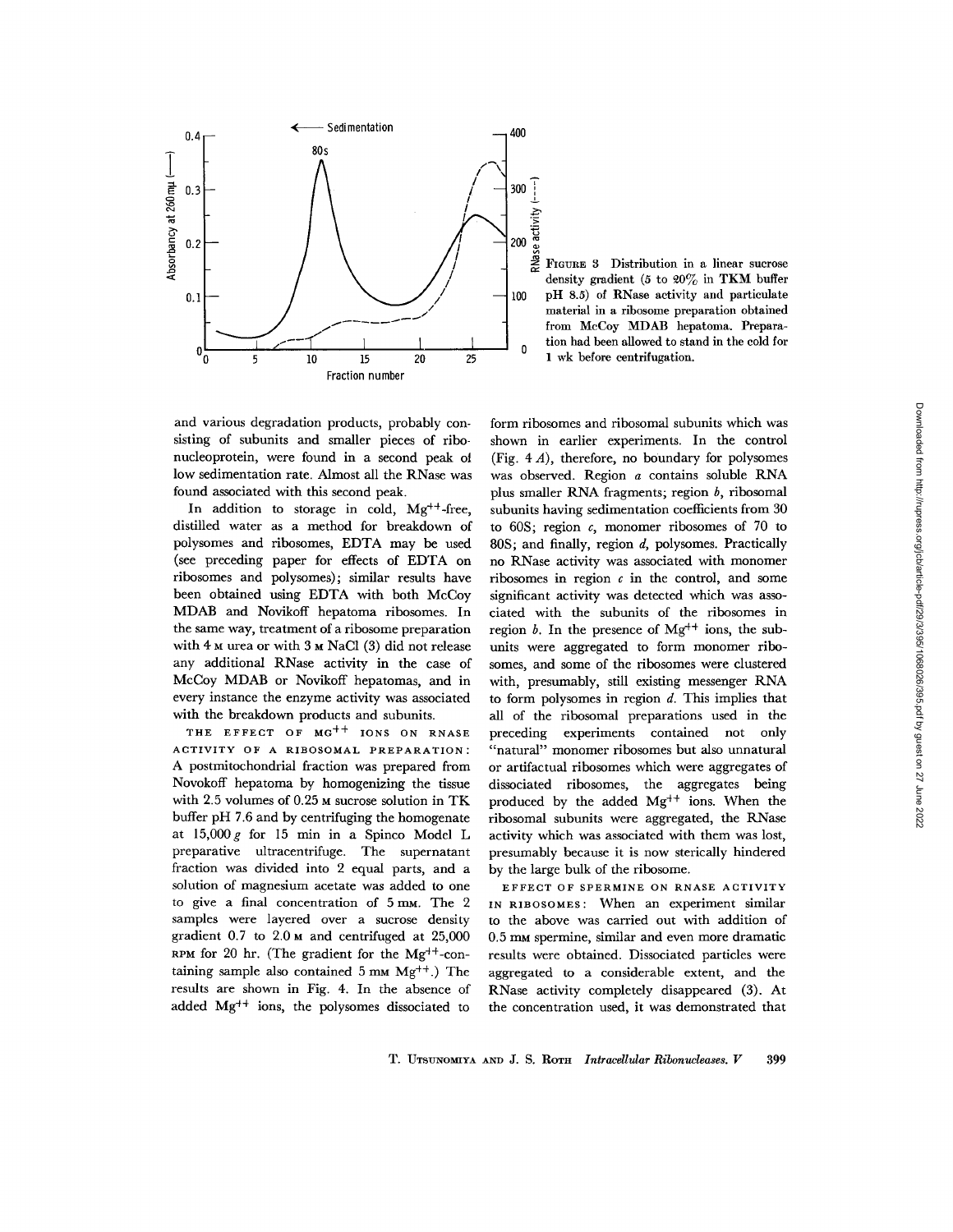

FIGURE 4 The effect of added  $Mg^{++}$  on the distribution, in a sucrose density gradient, of postmitochondrial materials and RNase activity prepared from Novikoff hepatoma. The conditions as well as the significance of the different marked peaks are described in the text.

spermine did not inhibit the activity of bovine or guinea pig pancreatic RNase (5), nor did it inhibit rat liver ribosomal RNase.

The action of spermine or added  $Mg^{++}$  to aggregate the particles suggests that if it is desired to preserve the integrity of polysomes by adding  $Mg^{++}$  ions to the homogenizing medium, some unnatural 80S particles (containing RNase) are obtained in the preparation. If, on the other hand, it is desired to avoid this aggregation by not adding Mg<sup>++</sup> ions, then it is not possible to obtain a polysome preparation. In other words, under the usual conditions of isolation of these particulates, it is not possible to isolate polysomes without contaminants of artifactual aggregated ribosomal subunits. It appears, in addition, that there must be a considerable amount of ribosomal subunits in intact cells of Novikoff (and McCoy MDAB)

hepatomas, since it has been shown that these 80S ribosomes maintain their integrity in the absence of added Mg<sup>++</sup> ions for 1 wk (in the cold). The ribosomal subunits in peak  $b$  in Fig. 4  $A$  must, therefore, have preexisted in the cell, since they would not be expected to be formed in 1 day.

ADSORPTION OF PANCREATIC RNASE BY RIBOSOMES: Fig. 4 shows that high RNase activities were detected in the a region. It is possible that the 80S ribosomes in intact cells of Novikoff hepatoma do not contain RNase, but that the RNase present in the soluble fraction is adsorbed by the 80S ribosomes when they dissociate owing to changes in ionic strength,  $Mg^{++}$ , or ATP concentration in the cytoplasm. To obtain a further understanding of this process, the interactions between isolated RNase and ribosomes were studied.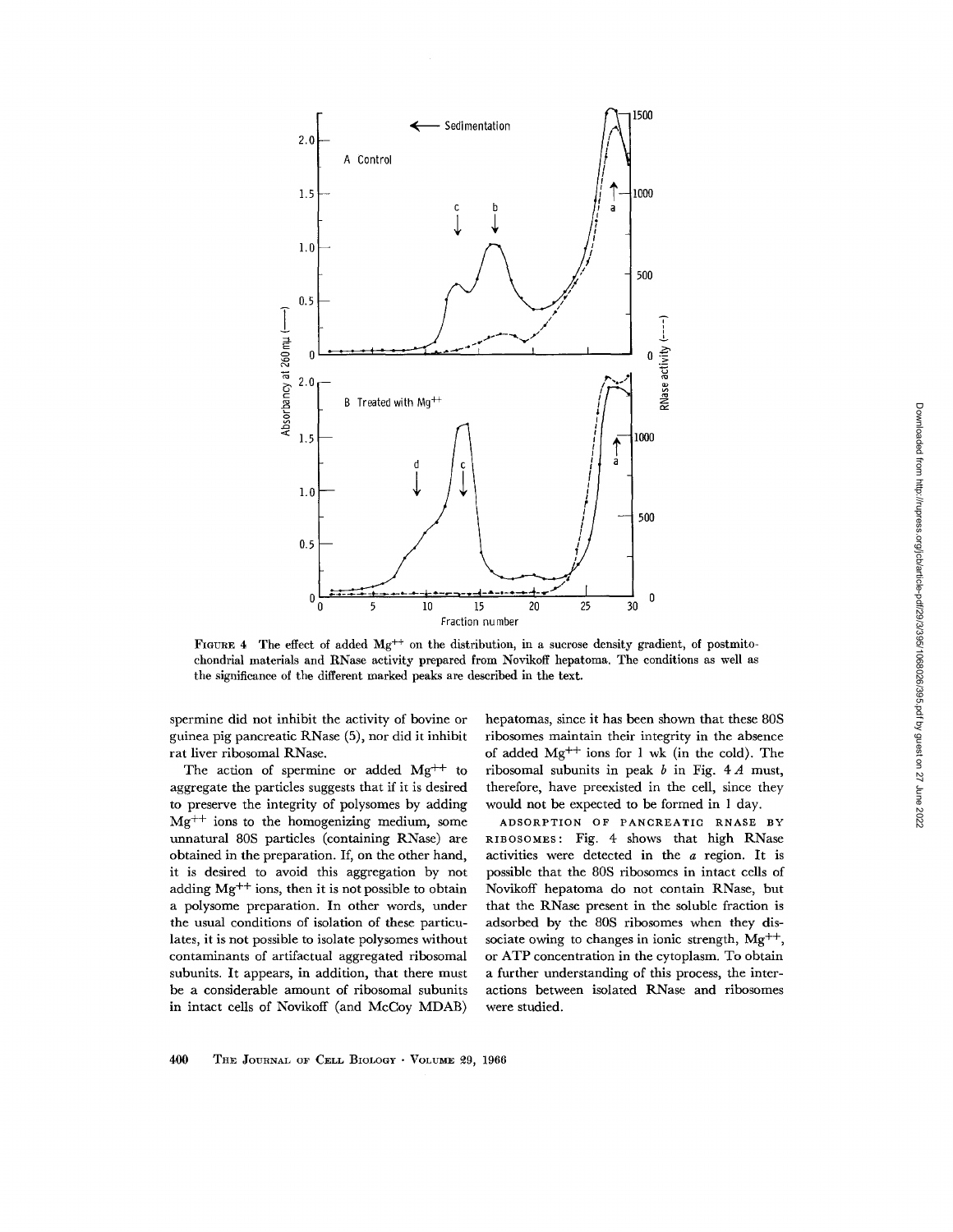

FIGURE 5 The effect of crystalline bovine pancreatic RNase on ribosomes prepared from Novikoff hepatoma. Ribosomes having approximately 0.9 mg protein in 0.45 ml of TK buffer pH 7.6 were treated with 0.45 ml of an aqueous solution of bovine pancreatic RNase containing  $1 \mu$ g of enzyme per milliliter. The mixture was kept in the cold for 30 min before it was layered over a sucrose density gradient (5 to  $20\%$ ) made in the same TK buffer) and centrifuged at  $25,000$  RPM for 8 hr in the SW 25 rotor. The control sample contained 0.45 ml of water in place of the RNase solution.

The ribosomes used in the experiment were first isolated as a polysome preparation. The polysome preparation was then suspended in TK buffer which did not contain  $Mg^{++}$  ions, and therefore the polysomes dissociated to form monomers and subunits. This technique of preparation of ribosomes, instead of the conventional one described in the Methods section, was used, to minimize the amount of ribosomal RNase introduced into the ribosomal sample. Fig.  $5A$  shows that this was successful. The amount of RNase associated with the subunits is much less than the amount ordinarily found. As described below, incubation with pancreatic RNase degraded the subunits to form smaller particles; this fact is indicated by the shift of the absorbancy peak from fraction number 18 in Fig.  $5 \text{ A}$  to fraction number 23 in Fig.  $5 \text{ B}$ . The decrease in absorbancy of the 80S peak after the enzymic treatment is due to the movement of the dissociated subunits away from the 80S peak. All added pancreatic RNase appeared to be associated

with the degraded ribosomal fragments, and no RNase activity was found in fractions containing 80S particles.

Recently, Hess and Horn (6) observed that bovine pancreatic RNase almost completely dissociated 50S subunits of *Streptococcus pyrogenes*  and did not at all affect the 80S particles. The results reported in this paper and those of Hess and Horn indicate again that the dissociation of intact ribosomes is a prerequisite for significant enzymic attack on ribosomal RNA; this indication had been speculated earlier by Shigeura and Chargaff (7). Several other investigators have noted the insensitivity of bacterial, plant, or animal cell ribonucleoprotein to moderate amounts of RNase  $(8-10)$ . Siekevitz  $(11)$  has demonstrated that calf liver ribosomes can absorb all crystalline RNase added to a suspension of these particles if the proper concentration of enzyme is used. In the presence of very large amounts of RNase, enzyme may be adsorbed on intact 70 or 80S ribosomes and may cause almost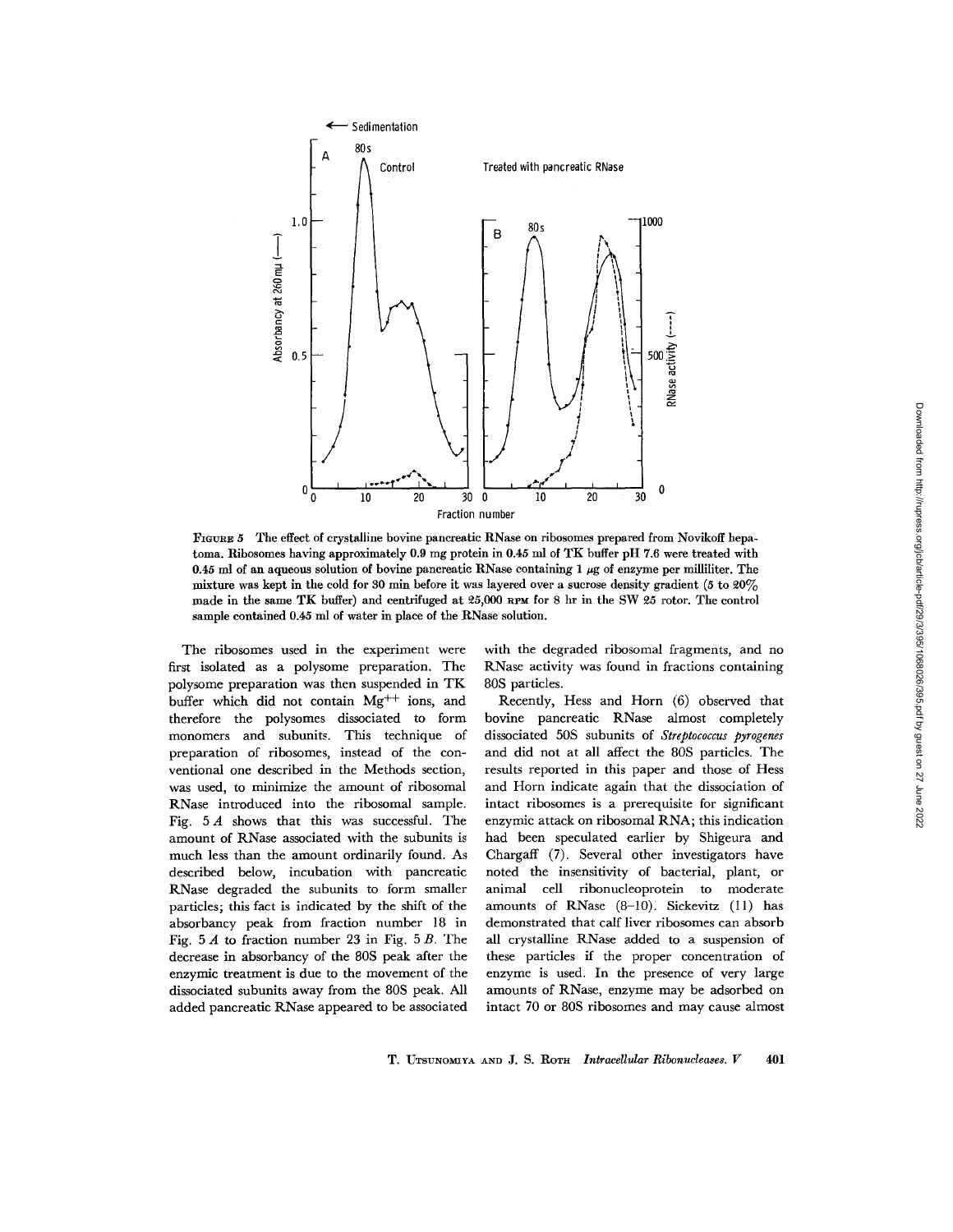

FIGURE 6 A Distribution of ribosomal subunits and RNase activity obtained from the Novikoff hepatoma in the absence of added  $Mg^{++}$  ions. Centrifugation at  $25,000$  RPM for 10 hr in a Spinco SW  $25$  rotor. FIouRE 6 B Distribution of ribosomal subunits and RNase activity obtained from Novikoff hepatoma in the absence of added  $Mg^{++}$  ions after treatment with high-speed supernatant fraction from the same source. Conditions the same as described for Fig. 6 A.

complete breakdown of the particles (12). Neu and Heppel (13) also demonstrated that, under certain conditions, larger particles of *E. coli* (70S, 100S) could absorb RNase.

ABSORPTION OF SUPERNATANT FRACTION RNASE BY A PREPARATION OF RIBOSOMES OBTAINED FROM HEPATOMA: The absorption of bovine pancreatic RNase by ribosomal subunits suggests that RNase present in the supernatant fraction of Novikoff hepatoma might also be adsorbed by ribosomes or ribosomal subunits isolated from the same source. To test this possibility, a ribosomal preparation was obtained in TKM buffer, and the final pellet was suspended in TK buffer, pH 7.6, by homogenizing the particles in a Ten Broeck homogenizer. To insure some breakage of the 80S particles to smaller units, we applied about 15 strokes. This was favored also by lack of added  $Mg^{++}$ . This ribosome fraction and the supernatant fraction from Novikoff hepatoma were incubated together at  $4^{\circ}$ C for 10 min and then centrifuged for 10 hr at 25,000 RPM. The prolonged centrifugation time was employed to avoid overlap of peaks if possible.

In the control run, Fig. 6A, all ribosomal particles were sedimented at the lower part of the centrifuge tube, and only a modest amount of RNase activity was associated with them. These particles were degraded rapidly during 10 min of incubation and during subsequent contact with

the supernatant fraction as shown in Fig. 6 B. The amount of materials absorbing at 260 m $\mu$  at the lower part of the tube decreased remarkably, and RNase activity was detected throughout the tube. The enzyme appears to be bound to the dissociating ribosomes; if it were not bound and existed in free form, it could not sediment below fraction 18 to 20 under the conditions used in this centrifugation.

ADSORPTION OF SUPERNATANT FRACTION RNASE BY A POLYSOME PREPARATION : When similar experiments were carried out with a polysome preparation from Novikoff hepatoma, it was found that the polysomes and ribosomes were essentially unaffected by this treatment. Some of the RNase activity of the supernatant fraction did bind, however, to monomer and dimer units, but the largest portion was bound to subunits as observed with other systems.

### GENERAL DISCUSSION AND

### CONCLUSIONS

Intraccllular RNase in the liver cell probably does not exist free, but is, for the most part, bound by RNase inhibitor and, to a small extent, attachcd to ribosomal subunits. Under normal conditions, therefore, it would not bc expected to attack mRNA, intact 80S ribosomes, or polysomes, and RNase does not appear to bc a normal structural component of the latter two particulates.